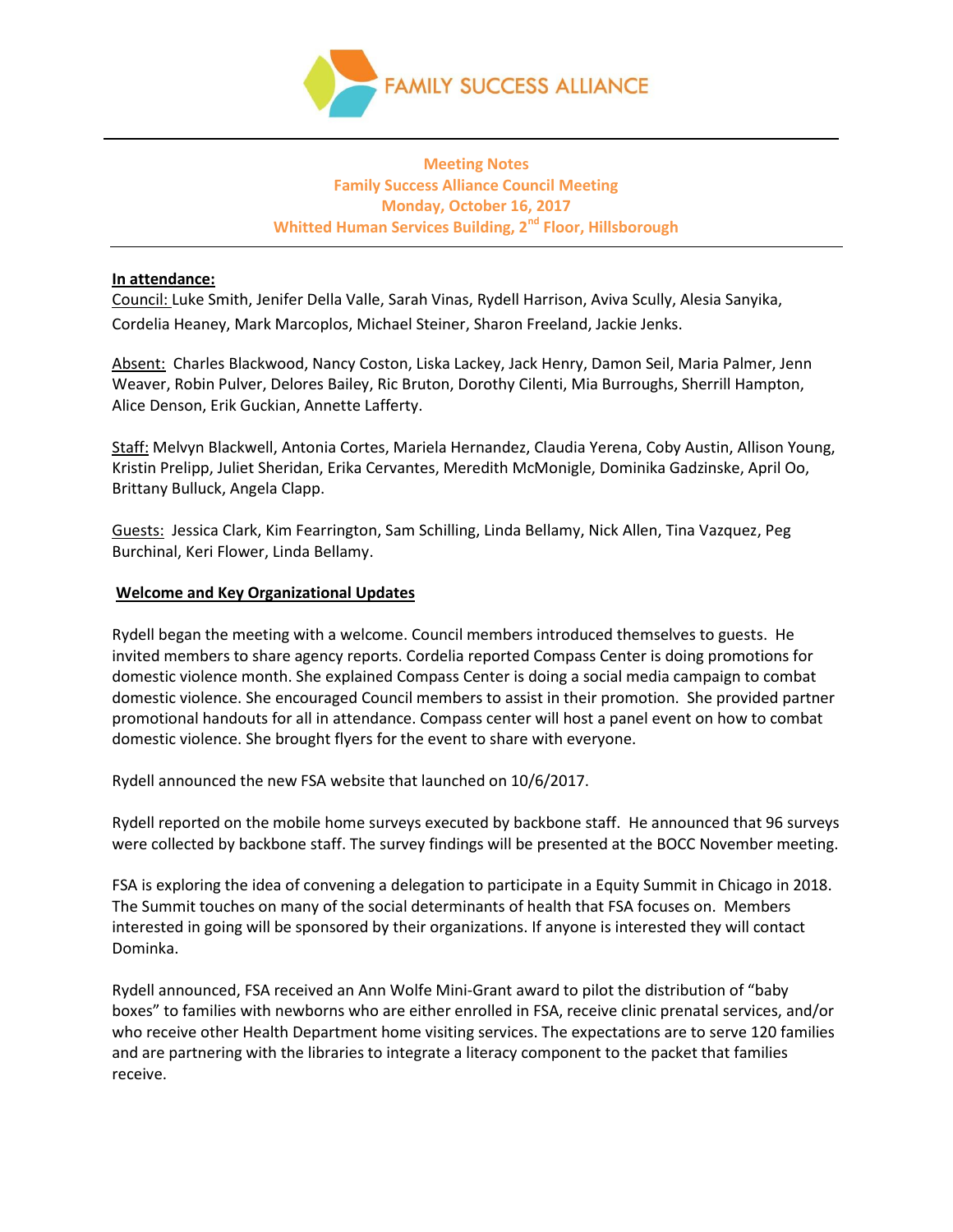Rydell recognized how on Labor Day, Binkley Baptist Church purchased supplies for and assembled 20 "literacy kits" for current FSA-enrolled kindergarten students. The kits include supplies for parents to do literacy activities and games that will complement and bolster school-based literacy instruction.

FSA joined with United Way of the Greater Triangle to host volunteers from EY (formerly Ernst and Young) on 10/6, providing a tour of zone 4, a panel presentation by FSA navigators and partners, and support to create 12 "little libraries" that will be stocked and installed in FSA zones.

FSA has submitted an application to host two nonprofit board consultants enrolled in UNC Kenan-Flagler Full-Time MBA program. These students would serve on FSA's board as non-voting members from January – November 2018. IF selected, MBA student consultants would work with FSA Council to develop and lead a project specific to the organizations' advancement. Due to the quorum, the Council was unable to vote on whether to allow the students to join the council. Voting will be held on this issue at the next Council meeting.

### **Innovation Grant Report**

Kim Farrington provided updates on the Northside Elementary innovation grant. The acquired literacy home kits for these children, and modeled to the kids how to utilize kits. They had 14 students to take the kits home. 10 of the 14 students were proficient at the end of the school year. The kits they have left over will be given to a different set of students in November.

The Council asked how this data compares to most years. Kim explained, this data shows that kids are more proficient when they have some kind of school preparation.

The Council asked if parents were enthusiastic about their kids. Kim explained parents were more excited about having the kits/materials that prompt activities and assist parents with facilitation.

Meredith provided a brief innovation grant update. She announced there have been six applications received from Zone schools which is an increase in two applications from last year. The governance group selected three applicants-- A.L. Stanback Middle School, Northside "& Culbreth Middle School (joint applicant), and Frank Porter Graham. Stanback's grant is focused around training teachers on restorative justice, and will feature training for parents as well. Northside and Culbreth's grant will be in collaboration with the Art Institute to provide art therapy for refugees and new immigrants. FPG grant will be to provide continued support mindfulness training for the teaching staff.

### **UNC FSA Evaluation Partnership**

Allison Young, with guest presenters: Margaret (Peg) Burchinal, UNC Frank Porter Graham Child Development Institute; Kori Flower, UNC Department of Pediatrics presented their results from the partnership evaluation.

The Council inquired if the evaluation team considers getting insurance and/or Medicaid data for non-English speaking families whose parents graded their child's general health lower than the average. The evaluation team explained they are currently working to get medical records and history on those families. They choose not to focus on insurance and/or Medicaid data for it may lapse often. The Council asked what has the evaluation team learned about food insecurities. It was explained that as the evaluation continues, food insecurities are becoming a more common issue.